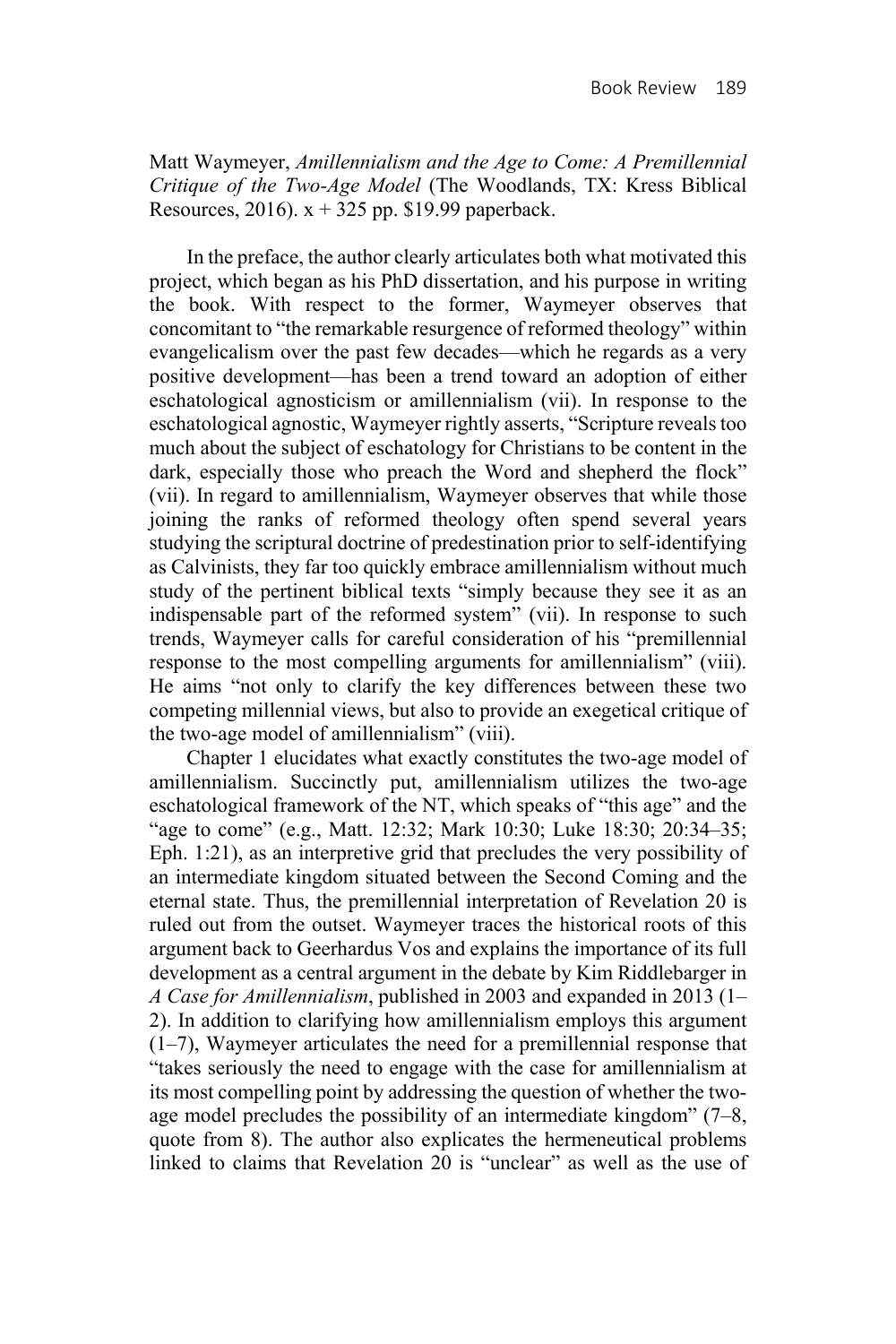interpretive grids like the two-age model that tend to predetermine conclusions rather than trace the development of the doctrine of the future kingdom throughout Scripture (8–11). Moreover, he argues that Revelation 20 not only supplements and clarifies previous revelation, but it also readily harmonizes with it  $(11-14)$ . This chapter concludes by way of a brief summation of what follows in the remainder of the book, thus helpfully orienting the reader so as to facilitate his/her tracking with the argument as it progresses (14–16).

Following this introductory chapter, the book comprises three main parts. Part 1 covers passages in the OT related to the intermediate messianic kingdom. Chapter 2 covers Psalm 72:1–20; Isaiah 2:2– 4//Micah 4:1–3; and Isaiah 11:1–9. Next, chapter 3 focuses on Isaiah 65:17–25. Then, chapter 4 deals with passages from Zechariah, including 8:4–5; and 14:16–19. Finally, chapter 5 considers the crucial contribution of Isaiah 24:21–23. A recurrent theme running throughout these texts is the existence of elements such as affliction, need, oppression, poverty, rebellion, sin, weakness due to old age, and death in contexts that patently refer to the future glorious reign of Messiah (cf., e.g., 21–22 on Ps. 72:1–20; 28–30 on Isa. 11:1–9; 32–34 on Isa. 65:20, 22; 48–50 on Zech. 8:4–5; 54–58 on Zech. 14:16–19). Consequently, these passages do not appear to describe either the present age or the eternal state; this is the crux of Waymeyer's argument in this section: Such passages necessitate the existence of an intermediate stage of the future kingdom, which follows the Second Coming but precedes the eternal state. In fact, according to Waymeyer, Isaiah 24:21–23 explicitly affirms the existence of a temporal gap (the "many days" of v. 22) that "takes place between the Second Coming and the final state of immortality" (69). The entirety of chapter 5 substantially develops this claim.

Part 2 more fully addresses the two-age eschatological framework articulated within the NT as it is utilized by amillennialism to preclude the possibility of an intermediate stage of the kingdom as taught by premillennialism. Topics treated include the following: the argument that the immediate succession of the two ages disallows the possibility of a gap in which to place an intermediate kingdom (chap. 6); the contention that the nontemporal nature of the qualities ascribed to the age to come leaves no room for the premillennial notion of an intermediate kingdom wherein temporal elements such as marriage, procreation, sin, and death continue to exist (chap. 7); and the argument that "The Resurrection and Judgment of All Mankind," "The Destruction and Renewal of the Cosmos," and "The Final Victory over Sin and Death" all occur at the Second Coming (chaps. 8–10 deal with these three topics seriatim as indicated by the chapter titles).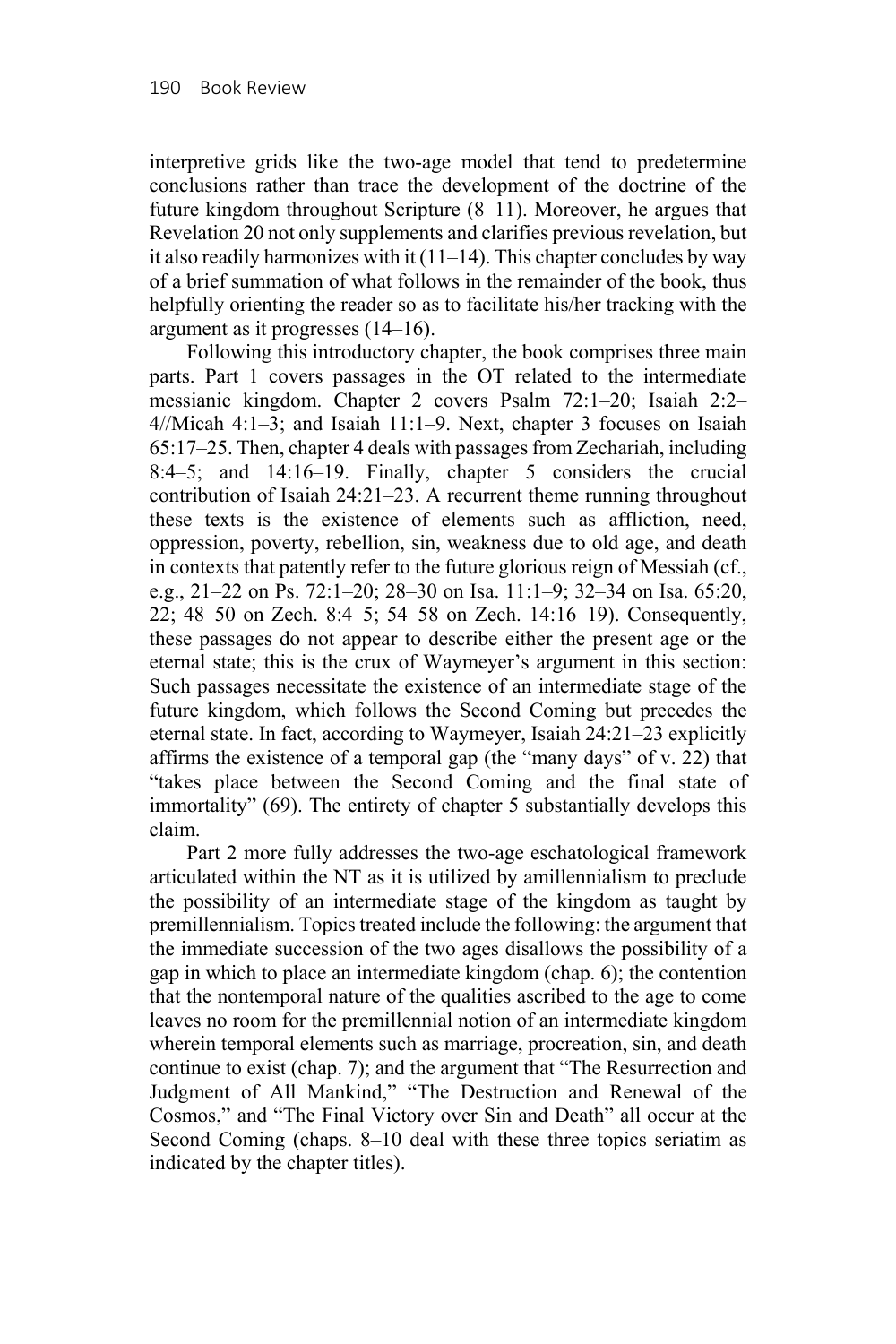Part 3 probes various aspects of the debate as it directly relates to Revelation 20. More specifically, the author evaluates four significant exegetical issues in Revelation 20:1–6. First, chapter 11 analyzes "The Timing of Satan's Binding," arguing that this must be future because 20:1–3 vividly depicts the complete removal of satanic influence from the earth, and this is incompatible with NT teaching in regard to Satan's continued influence during the present age (cf. 177–179 for a succinct summary of the premillennial view). Waymeyer compelling argues that the "abyss" refers to "an actual location in the spiritual realm where evil spirits are confined and prevented from roaming free on earth" (183, italics removed; cf. 181–189). He also carefully unpacks the significance of both the purpose clause of v. 3b and the NT parallel passages (189– 196 and 196–205, respectively). Second, chapter 12 addresses "The Nature of the First Resurrection," contending that contextually it must be physical in nature just as the second resurrection (210–212), and offering a detailed critique of the two amillennial interpretations of the first resurrection as either regeneration or the believer's entrance into heaven at the time of death (216–242). Third, chapter 13 discusses "The Duration of the Thousand years," marshalling a strong argument that the thousand years should be literally interpreted. Fourth, chapter 14 seeks to clarify "The Chronology of John's Visions," supporting the idea that Revelation 19–21 are sequential, and refuting the amillennial argument for recapitulation, whereby Revelation 20:1–10 becomes a description of the present age between the first and second comings rather than a period subsequent to the Second Coming (Rev. 19).

There is much to commend in this volume. The author exhibits an exemplary irenic tone throughout yet nonetheless proffers a strong critique of amillennialism and a cogent defense of premillennialism, all of which is consistently based on careful and thorough exegetical analysis of the text. The evenhanded yet direct way in which Waymeyer interacts with amillennialist interlocutors such as Kim Riddlebarger, Sam Storms, Meredith Kline, G. K. Beale, Anthony Hoekema, Vern Poythress, Cornelis Venema, and others exemplifies the right balance of fairness and restraint coupled with clarity that a good scholar ought to demonstrate. The book helpfully includes a Scripture index, and the copious footnotes point the reader to a wealth of useful resources for further study. Also beneficial, the book includes an appendix on the intermediate kingdom in intertestamental Judaism. At the same time, a bibliography as well as author and subject indices would have greatly enhanced the usability of the book. Further, the organization of the volume does result in some repetitiousness due to overlap in the content treated in various chapters (e.g., the treatment of Rev. 20 in Part 3). Overall, Waymeyer has made an important contribution that demands